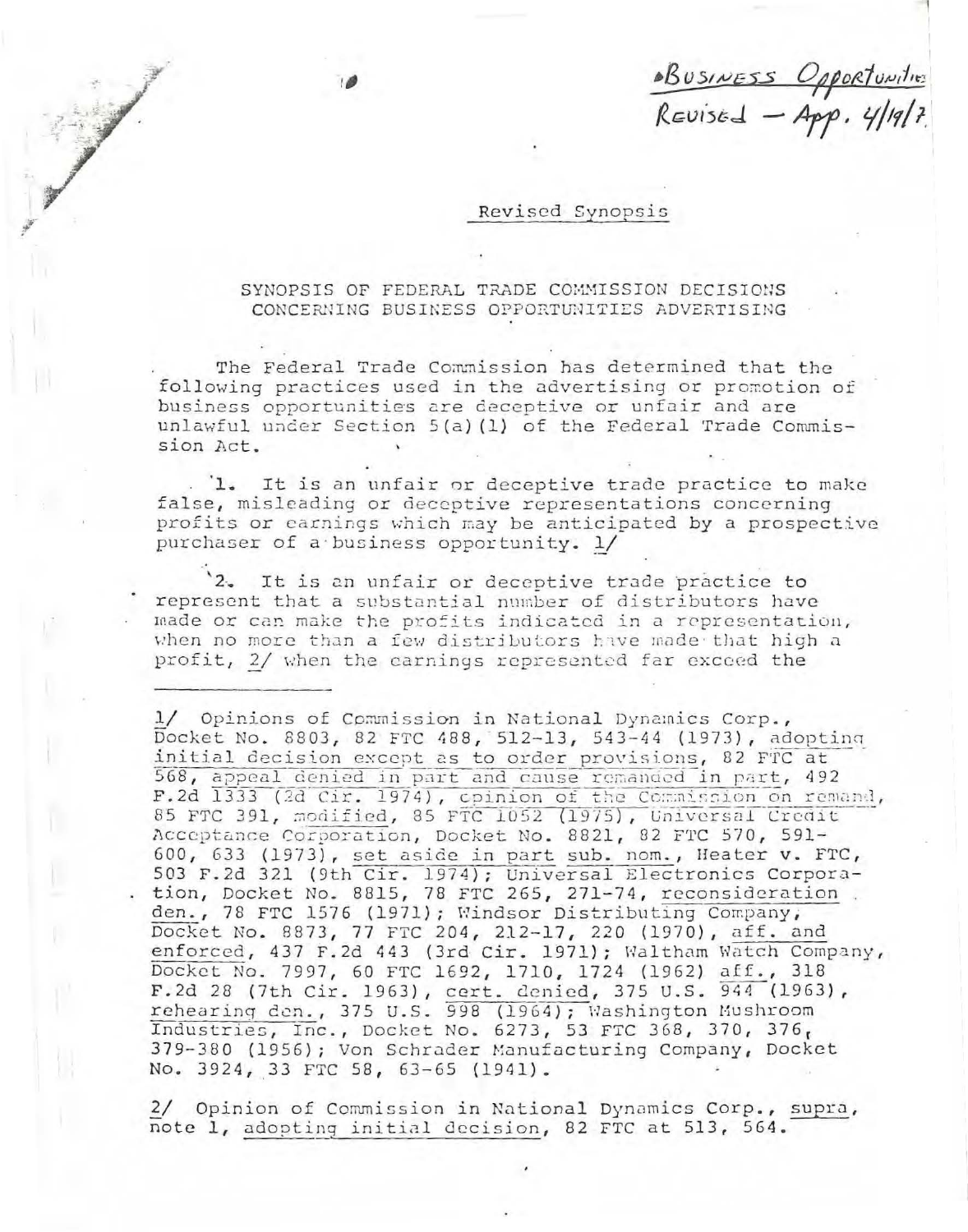earnings normally received by distributors, 3/ or when the representation is made without knowledge, or with only limited knowledge, of the actual profits or earnings normally received by distributors. 4/ The Commission has determined that the following types of representations have the tendency and capacity to lead members of the public to believe that "a substantial number of distributors have made or can make the profits indicated in a representation", as that phrase is used in this Paragraph:

 $\mathbf{Z}$ 

a. The representation of an earnings figure, not accompanied by specific limiting and explanatory language, has the capacity and tendency to lead members of the public to believe that a substantial number of distributors will regularly earn the figure indicated in the representation. 5/

b. The attribution of earnings figures to specific distributors, not accompanied by specific explanatory and cautionary language, has the capacity and tendency to lead members of the public to believe that a substantial number of distributors will regularly carn the amount attributed to the specific distributor(s) identified in the representation.  $6/$ 

3/ Opinions of Commission in National Dynamics Corp., supra, note 1, 82 FTC at 565; Windsor Distributing Co., supra, note 1, adopting initial decision, 77 FTC at 214, 216; Von Schrader Manuiacturing Co., supra, note 1, 33 FTC  $at 64-65.$ 

4/ Opinion of Commission in Von Schrader Manufacturing Corp., supra, note 1, 33 FTC at 64.

5/ Opinion of Commission in National Dynamics Corp., supra, note 1, 82 FTC at 564-5, adopting initial decision, 82 FTC at 512, cf., opinion of Commission on remand, 85 FTC 391 (1975) (see n.l for full cite).

6/ Opinion of Commission in National Dynamics Corp., supra, note 1, 82 FTC at 564, adopting initial decision, 82 FTC at 511-12, cf., opinion of Commission on remand, 85 FTC 391  $(1975)$  (see n.1 for full cite).